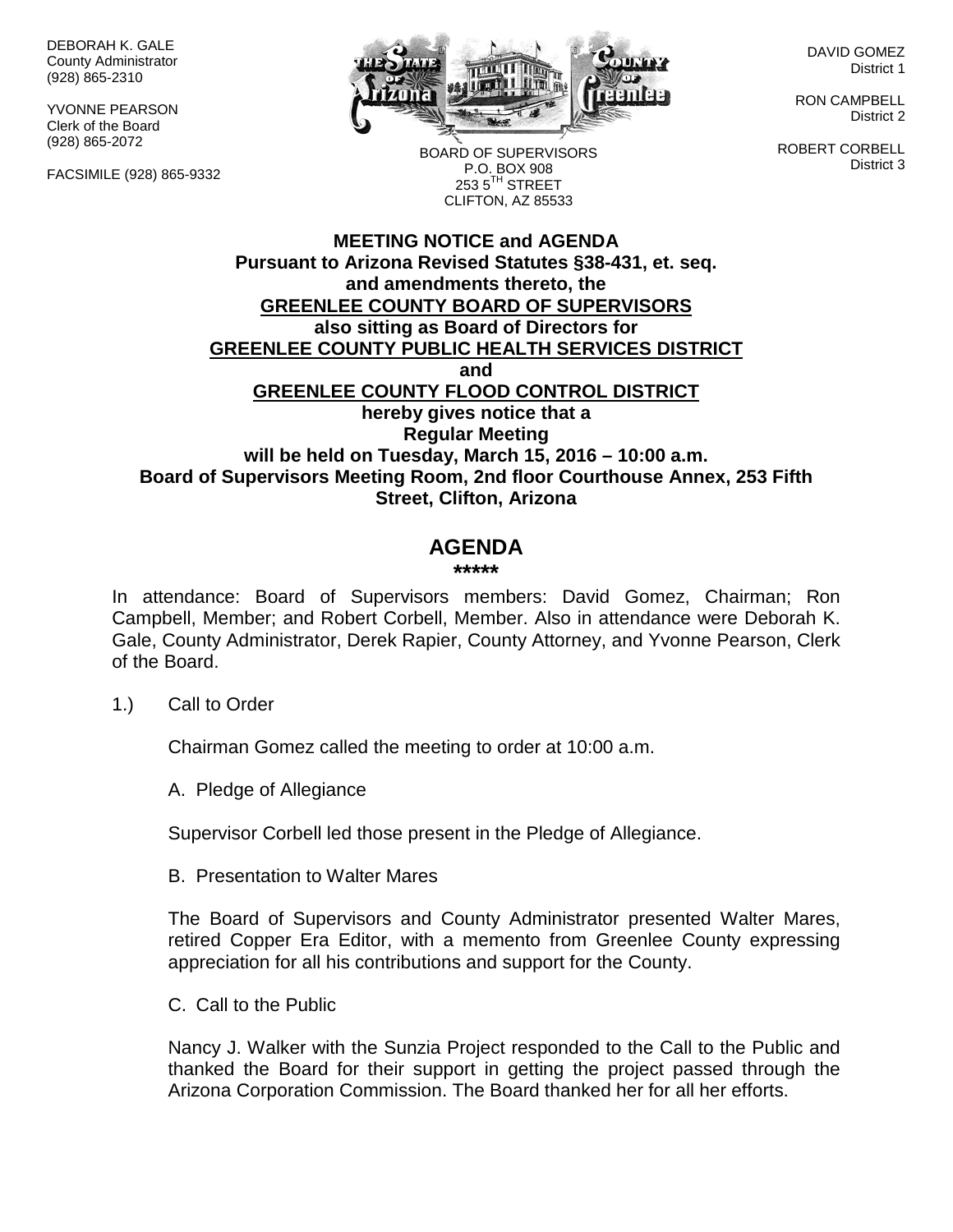Daniel Cervantez, Clifton resident, responded to the Call to the Public and thanked the Health Department for being onsite at the Senior Center to offer vaccinations to our Senior Citizens.

Walter Mares, Clifton resident, responded to the Call to Public and thanked the Board and County for the continued support of the Ambulance Service. He recently was in need of the ambulance and praised Karen Paz, Ambulance Service Director, and her staff for their professional services.

- 2.) PUBLIC HEALTH SERVICES DISTRICT the Board of Supervisors will convene as the Board of Directors of the Greenlee County Public Health Services District and will reconvene as the Board of Supervisors following consideration of these items:
	- A. Consent Agenda
		- 1. Clerk of the Board: Consideration of approval of Public Health Services District expense warrants in excess of \$1,000.00
		- 2. Health & County Services Director: Consideration of approval of Employee Transaction Form – T. Rains, Part-time Public Health Nurse

Upon motion by Supervisor Campbell, seconded by Supervisor Corbell, and carried unanimously the Board approved the Public Health Services District Consent Agenda as presented.

3.) FLOOD CONTROL DISTRICT – the Board of Supervisors will convene as the Board of Directors of the Greenlee County Flood Control District and will reconvene as the Board of Supervisors following consideration of these items:

A. Consent Agenda

1. Clerk of the Board: Consideration of approval of Flood Control District expense warrants in excess of \$1,000.00

Upon motion by Supervisor Campbell, seconded by Supervisor Corbell, and carried unanimously the Board approved the Flood Control District Consent Agenda as presented.

4.) Ákos Kovach, Economic Development Coordinator A. Economic Development Update

> Mr. Kovach reported that a Grant Writing Workshop will be held at the Clifton Library on March 23<sup>rd</sup> and the next Chamber of Commerce Mixer will be held at Tyler's Taste of Texas Restaurant on March 30<sup>th</sup>.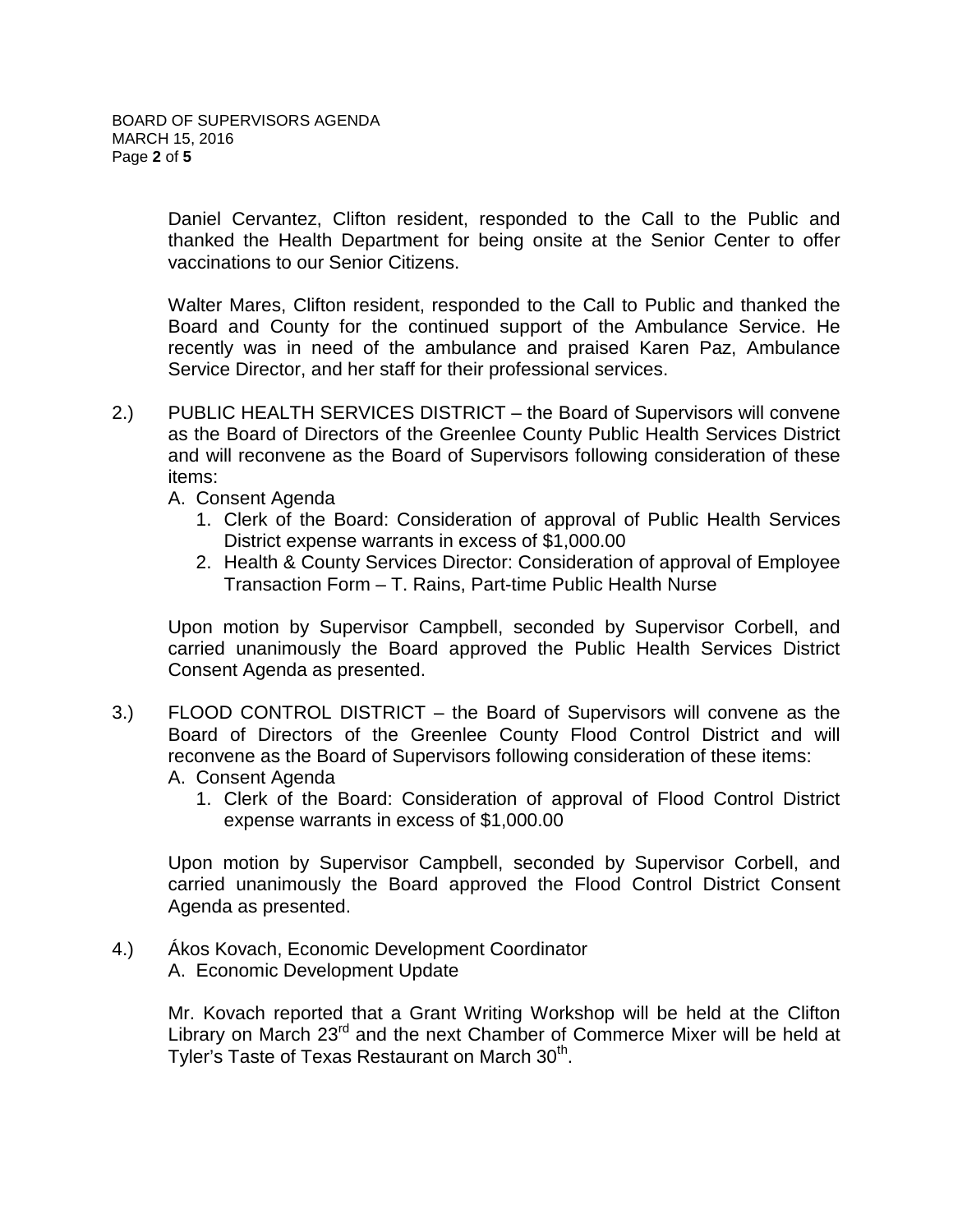BOARD OF SUPERVISORS AGENDA MARCH 15, 2016 Page **3** of **5**

- 5.) Lendsey Basteen, Events Coordinator
	- A. ACRA Meeting Discussion/Action

Ms. Basteen reported that Greenlee County hosted the Arizona Counties Racing Association meeting on March  $11<sup>th</sup>$  and stated that discussion took place that in the future when selling race dates the County should negotiate a higher rate of off track betting. Graham County, Sonoita and Douglas are ready to race with El Morro this year. Greenlee County is responsible for the design and layout for six horse blankets for Hopeful Races to be held at each of the three races. The Board gave direction to Ms. Gale to move forward with the purchase of the six blankets that are to be changed from saying Duncan to Greenlee County.

B. Spring Rampage Update

Ms. Basteen presented a copy of the Spring Rampage brochure and Sponsorship requests and forms to the Board and reviewed the events that will take place at the 2016 Greenlee County Spring Rampage.

6.) David Manuz, Public Works Manager – Roads A. Consideration of approval to solicit bids for asphalt emulsion for chip seal project

Mr. Manuz explained that the chip seal project will be in the Duncan area this year per the rotation schedule. Upon motion by Supervisor Campbell, seconded by Supervisor Corbell, and carried unanimously, the Board approved the request as presented.

7.) Consideration of approval of Greenlee County's response to the transfer of federally managed lands study committee survey of county land management and conditions

Derek Rapier, County Attorney, presented the survey with drafted responses to the Board and suggested that the Board take the draft, review and send him any changes they would like to see. Upon motion by Supervisor Campbell, seconded by Supervisor Corbell, and carried unanimously, the Board tabled this item to the Special Board meeting scheduled for March  $29<sup>th</sup>$  with each member sending any changes to the draft to Mr. Rapier for incorporation.

8.) Kay Gale, County Administrator

A. County and State budget and legislative issues

Ms. Gale reviewed several bills of concern that, if passed, would have a serious impact to the County.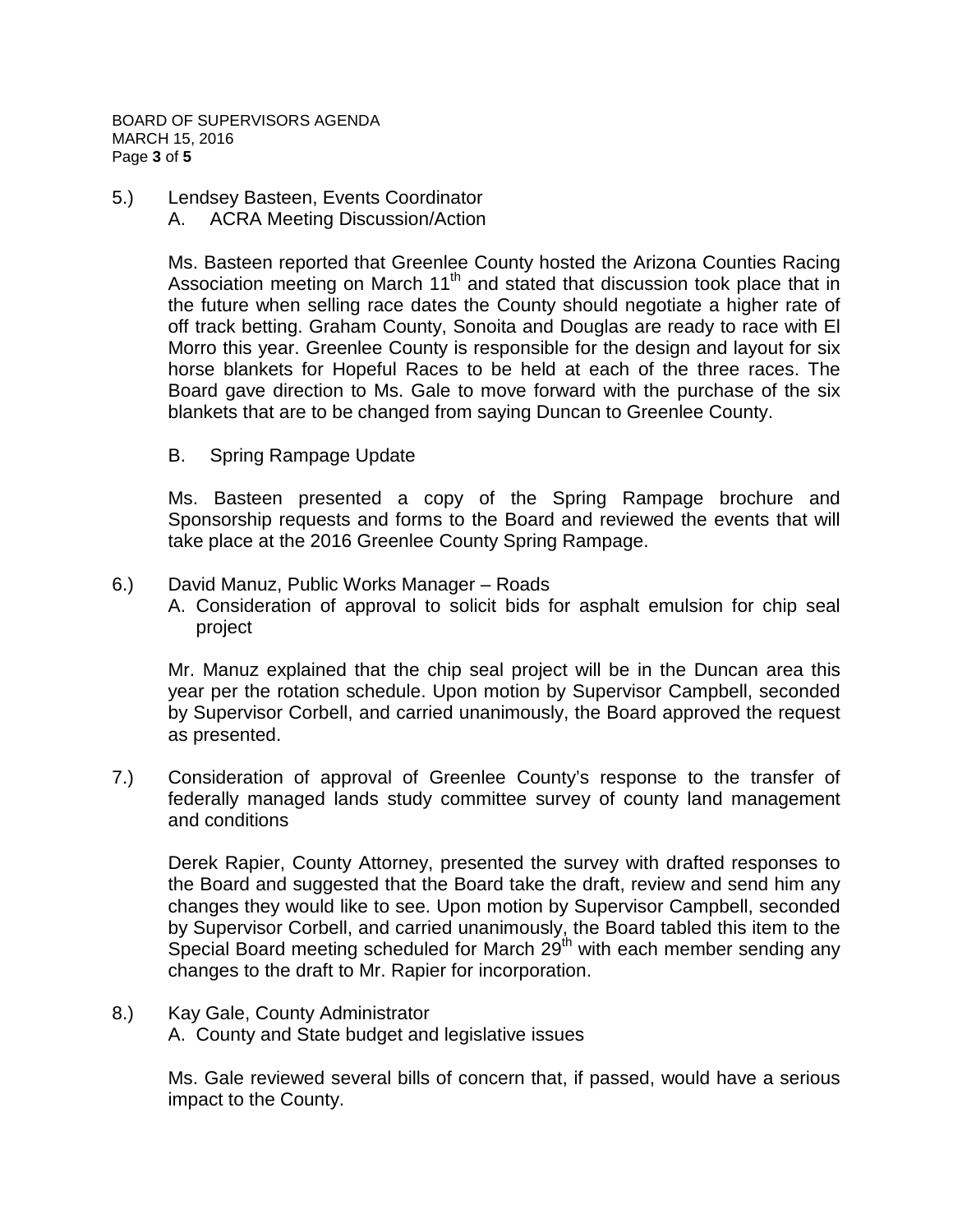BOARD OF SUPERVISORS AGENDA MARCH 15, 2016 Page **4** of **5**

B. Calendar of Events

The Calendar of Events was reviewed.

- 9.) Consent Agenda
	- A. Clerk of the Board: Consideration of approval of expense warrants in excess of \$1,000.00 – Voucher 1072; 1074; 1075; 1076
	- B. Public Works Manager Roads: Consideration of approval of Employee Transaction Form – G. Crawford, Operations Tech IV
	- C. County Assessor: Consideration of approval of the Amendment to the Pictometry International Corporation Agreement – second project to modify the parcel flights previously scheduled – reduction in cost from \$70,773.00 to \$66,309.00 to be paid with budgeted general funds
	- D. Public Works Manager Facilities: Consideration of approval of Empire Power Systems Customer Support Agreement for maintenance of generators and transfer switches in an amount not to exceed \$13,236.00 to be paid with budgeted facilities funds
	- E. County Administrator: Consideration of approval of the Addendum to the existing Intergovernmental Agreement with Graham County and Arizona Department of Fire, Building and Life Safety Office of Manufactured Housing for inspections of mobile home installations

Upon motion by Supervisor Campbell, seconded by Supervisor Corbell, and carried unanimously, the Board approved the Consent Agenda as presented.

10.) Supervisor Reports

Supervisor Robert Corbell

A. Federal Lands Transfer meeting

Supervisor Corbell reported that the attended this meeting where RS2477 Right Of Ways and effects to small mines were discussed. This was a Joint Legislative Conference meeting.

B. Federalism and States Rights Committee Hearing

Supervisor Corbell stated he did not attend this hearing but attended a meeting regarding water rights instead.

C. Rural Business Development Council meeting

Supervisor Corbell attended this meeting where discussion took place on better use of beautification funding to be used on roads instead.